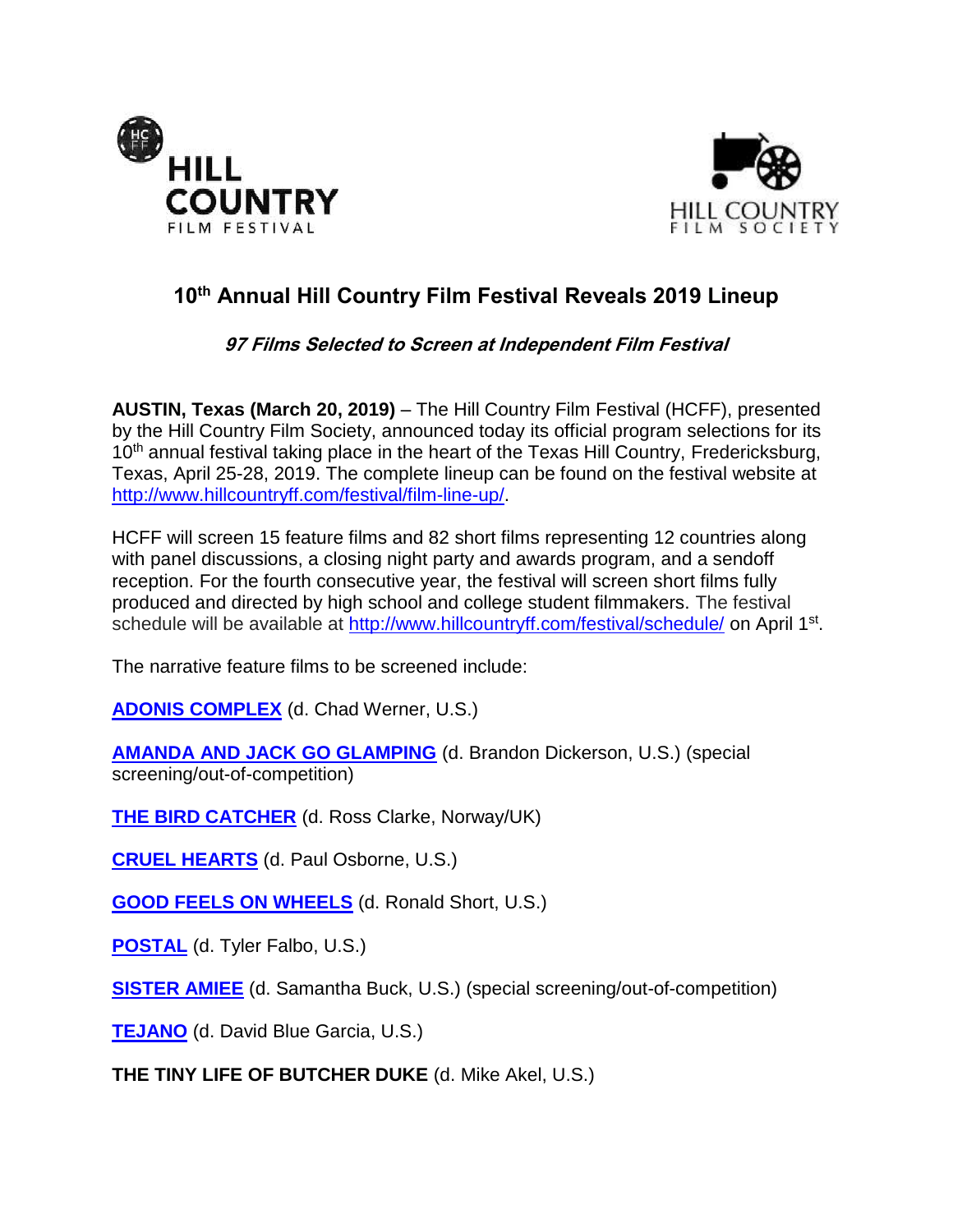**[WE USED TO KNOW EACH OTHER](https://www.imdb.com/title/tt7390126/)** (d. Robert G. Putka, U.S.)

The documentary feature films to be screened include:

**[JUMPSHOT: THE KENNY SAILORS STORY](https://www.imdb.com/title/tt4406392/)** (d. Jacob Hamilton, U.S.)

**[THE MONEY STONE](https://www.imdb.com/title/tt4247182/?ref_=fn_al_tt_1)** (d. Stuart Harmon, Ghana)

**[NOTHING STAYS THE SAME: THE STORY OF THE SAXON PUB](https://www.imdb.com/title/tt9617758/reference)** (d. Jeff Sandmann, U.S.)

**[THE RIVER AND THE WALL](https://www.imdb.com/title/tt8999864/)** (d. Ben Masters, U.S./Mexico)

**[TRANS YOUTH](https://www.imdb.com/title/tt6693312/?ref_=fn_al_tt_1)** (d. Rebecca Adler, U.S.)

The special screening of **AMANDA AND JACK GO GLAMPING** will feature a Q&A with actor David Arquette and director Brandon Dickerson on Thursday, April 25.

Short films selected represent a wide spectrum of genres from dramas and comedies to documentaries and animations. Short films include comedy **[IN SEARCH OF PAUL](https://www.imdb.com/title/tt8372612/?ref_=fn_al_tt_1)** (d. Liang Ce, U.S.); dramatic films **[RICOCHET](https://www.imdb.com/title/tt8390656/)** (d. Sanders Bohlke and Weldon Pless, U.S.) and **[YOU AND](https://www.imdb.com/title/tt8415060/?ref_=fn_al_tt_1) YOURS** (d. Johnathon Holdforth and Taylor Washington, U.S.); and documentary **[NEW MEXICO RAIN: THE STORY OF BILL &](https://www.imdb.com/title/tt9519540/?ref_=fn_al_tt_1) BONNIE HEARNE** (d. Bunee Tomlinson, U.S.).

## **Attending the Festival**

All access festival badges and individual tickets are currently available for purchase on the festival's site. Additional festival news can be found on the HCFF Facebook page at [www.facebook.com/HillCountryFilmFestival](http://www.facebook.com/HillCountryFilmFestival) and on Twitter at [www.twitter.com/HC\\_Film\\_Fest.](http://www.twitter.com/HC_Film_Fest)

## **Tweet This**

 $@$ HC\_Film\_Fest reveals official program selections for 10<sup>th</sup> annual festival, 14 features and 82 shorts to screen. [bit.ly/1SijOt4.](http://bit.ly/1SijOt4)

#### **About Hill Country Film Festival**

Set in Fredericksburg, Texas, the Hill Country Film Festival (HCFF) is the vision of its director Chad Mathews, an actor, screenwriter, producer and native Texan. Having participated in the film festival circuit, Mathews came to love the camaraderie and shared respect of those who are committed to the art of independent filmmaking. HCFF was created to celebrate and showcase filmmakers from Texas and around the world and is annually presented by the Hill Country Film Society, a 501(c)(3) non-profit organization. For more information, visit [www.hillcountryff.com.](http://www.hillcountryff.com/)

## **About Hill Country Film Society**

The Hill Country Film Festival, created in 2010 to celebrate and showcase filmmakers from Texas and around the world, quickly evolved into a non-profit organization with a